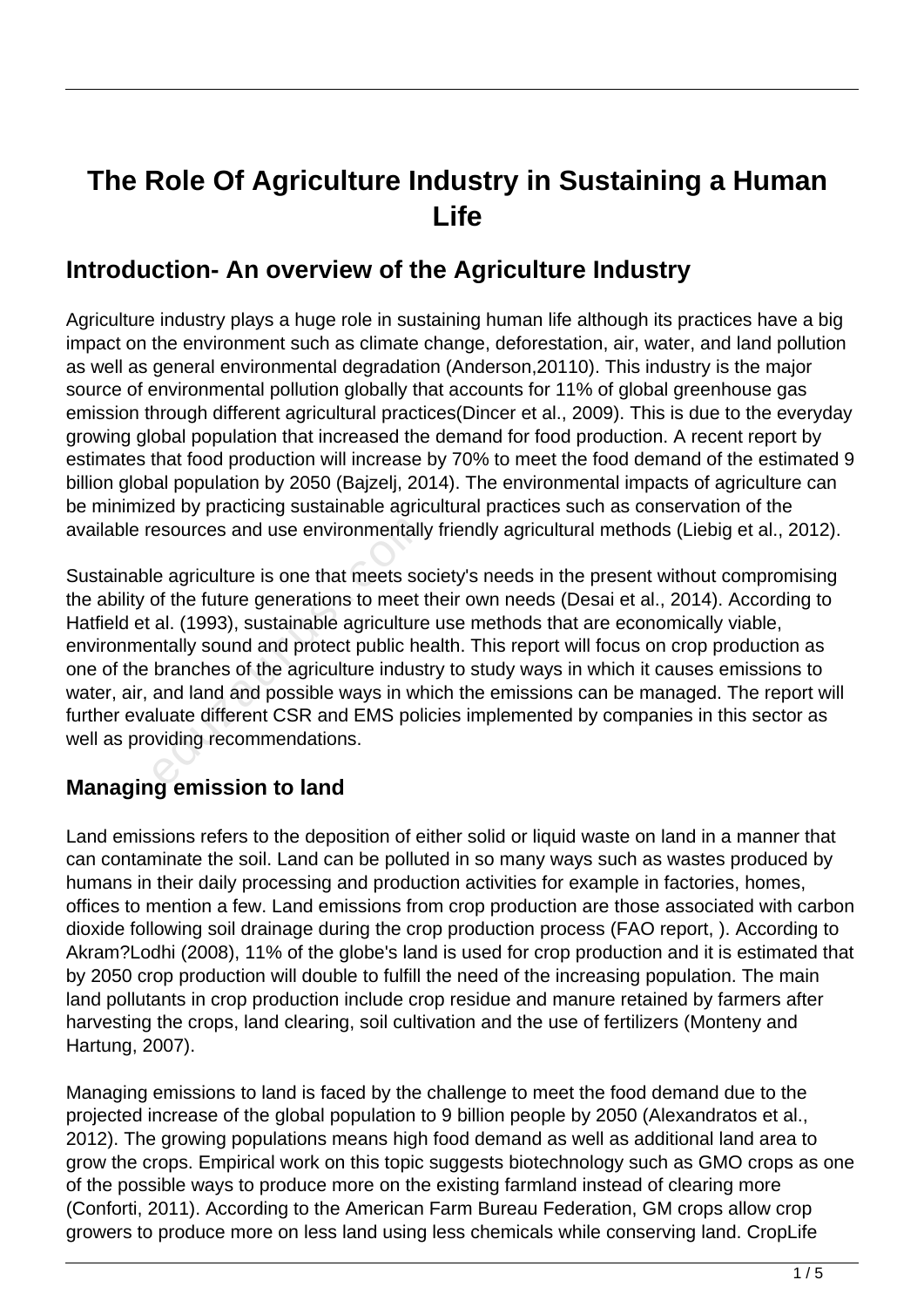International adds that, more than a third of the world's crop production is lost to insects and diseases; GM crops help to protect the loss of yield and grow more without needing additional land. According to DeHaven (2008), GM crops have helped farmers to reduce dangerous pesticides and herbicides use by 37% to protect crops and land emissions.

Although GM is suggested as one way to reduce emission to land, it is highly criticized by many because of the possible effects the genes added to the seed may have on the soil as well as humans (Rangarajan et al., 2000). Crop growers can explore different methods to protect the land. For example, a Dutch Flower company was contaminating land through its intense cultivation of flowers and the use of pesticides, herbicides, and fertilizers. Due to strict regulation of the release of chemicals, the company responded effectively by growing flowers in water and rock wool and not on the soil which lowered the risk of infestation, reduced the need for fertilizers and pesticides as well as water wastage as the water can be reused for other purposes (Bell, 2010).

Another example of how companies can protect land is practiced by One Acre Fund - an agriculture company based in Kenya. One Acre fund uses innovation through the application of sustainable farming methods such as intercropping, crop rotation, crop diversity, and planting trees. One Acre Fund encourages farmers to plant trees; in 2016 farmers successfully planted 4,000,000 trees in order to protect land as trees prevent soil erosion and reduce atmospheric carbon.

#### **Managing emissions to water**

Agriculture is the largest freshwater user in the globe as it claims about 70% of water withdrawal in the world (World Bank, 2005). According to Managi and Kuriyama (2016), the demand for water is increasing due to the rapidly growing population for example In India today, about 93% of all the water withdrawal is used for crop production (Desai and Pujari, 2014). Crop production contributes to water emissions through different activities such as the use of pesticides, insecticides, tillage, irrigation and drainage as well as the sequence of crop rotation (Kumar et al., 2009). Emissions from crop production includes nitrate that penetrate to the soil and leads to groundwater contamination (Monteny, 2007). According to the U.S Environmental Protection Agency, application of pesticides and herbicides in North America have contaminated Lake Eri's water as well as groundwater (USEPA, 2005). More studies have found that groundwater in california exceeded water quality for human use due to nitrate penetration and other pesticides from crop production (Pollard et al., 2004). e farming methods such as intercrearing the Acrearing farmers to<br>trees in order to protect land as trees in order to protect land as trees<br>is the largest freshwater user in to<br>d (World Bank, 2005). According to<br>creasing du

Due to changing climatic conditions and rapid modifications of water use across the world driven by the fast growing human population, the threat to water supply has become everyone's concern (Hook et al., 1996). According to UN, water scarcity affects almost every continent; around 1.2 billion people in the world live in areas faced by physical water scarcity yet very few corporations take initiative to manage water use in their operations activities (National Research Council, 2010).

Irrigation is one of the ways in which water is lost during crop production and most of the time, water runs through evaporation before it is used by plants (Tareq et al., 2003). Some irrigation methods wastes water while some try to use less water as possible as they can. Sprinkler system is one irrigation method that wastes a lot of water when watering plants while drip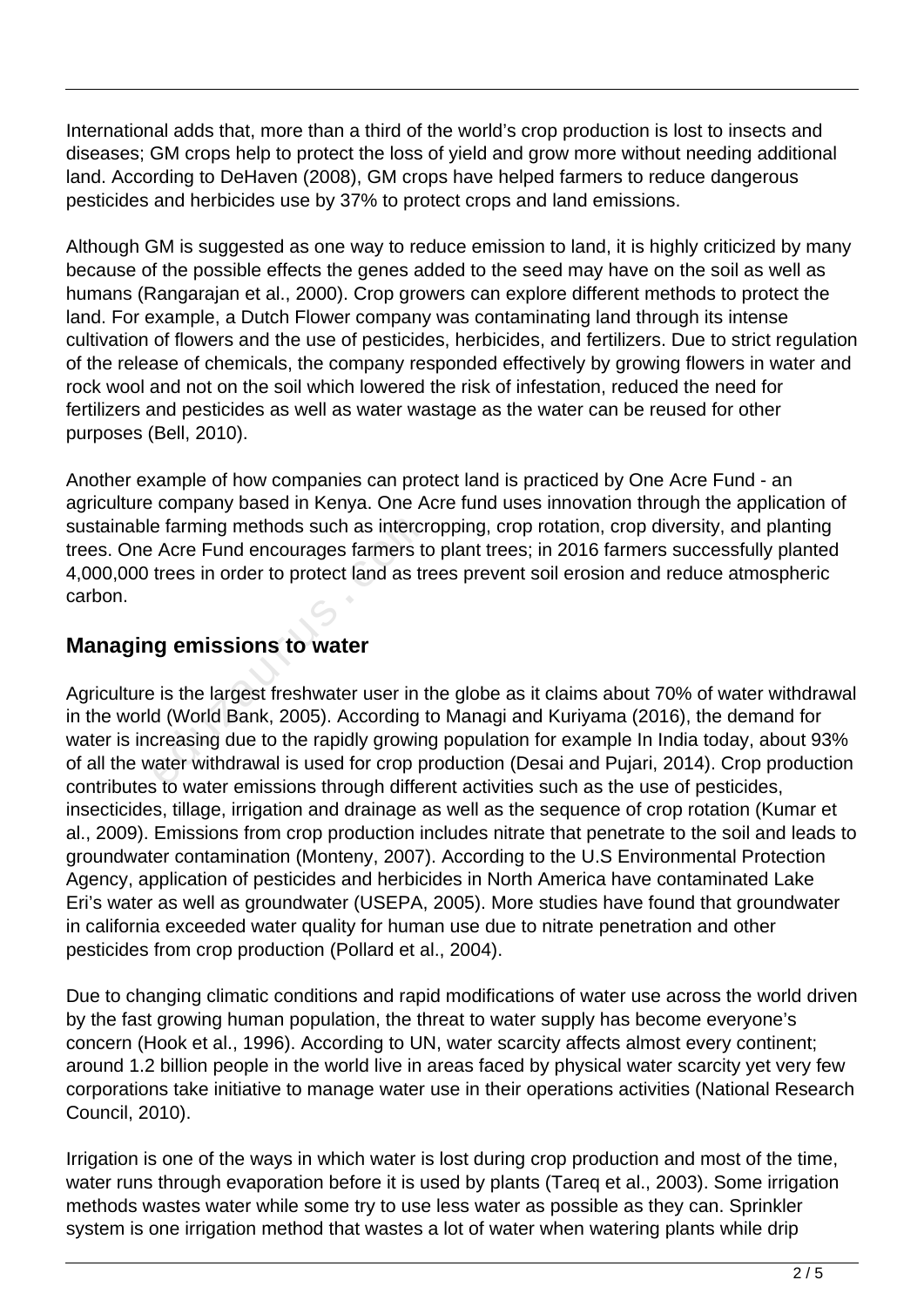irrigation is an example of a method that minimizes water loss as it carefully releases just the right amount of water above the plants so that all the water is used by plants (Inocencio et al., 2003). Due to financial challenges facing farmers, not all of them can afford to use the innovative water conservation systems.

Crop growers need to come up with ways to manage the usage of water for a sustainable future. Olam International Agri-business is a good example of a company taking initiative to tackle the water problem. In its 2016 strategy, Olam committed to reduce the consumption of water in its operation activities by 31% through improved irrigation. Olam has also committed to support other farmers to reduce their water impact in order to create a sustainable future for agriculture (World Environment Center, 2005)

## **Managing Emissions to air**

Air pollution refers to the emissions of gases, dust particles, fumes or odor into the air in a way that it becomes harmful to humans, animals, and the plants (Boubel et al., 2013). According to Cheremisinoff (2002), air emissions from farms outweigh all other human sources of air pollution in the United States, Russia, Europe, and Russia.

Air pollution in crop production happens when burning crops for harvesting and field clearing for the next growing season which causes fumes, dust, and odors. The emissions from these pollutants consist of methane and nitrous oxide which comes in the form of ammonia caused by agriculture - manure and fertilizer that enters the air as gas (Hester and Harrison, 1996). While agriculture does not come immediately to mind when you think of air pollution, it has been found that emissions from agriculture are the main cause of mortality in Europe due to ammonia which is the main contributor of harmful air pollution (WHO). Apart from the effects it has on human health, air pollution also damages crops and the environment (Gerber et al., 2013). According to (), air pollution is one of the hardest environmental issues to control however, corporations are becoming more cautious of air pollution due to implemented standard limits, for example, the Clean Air Act that set and enforce air quality regulations (Bourne, 2015). ed States, Russia, Europe, and Run in crop production happens where<br>owing season which causes fume<br>consist of methane and nitrous ox<br>- manure and fertilizer that enters<br>does not come immediately to mi<br>ions from agriculture

It is important that companies see the impact of air pollution to human health and the planet as a whole. According to (WHO), approximately 12.6 people die due to problems caused by environmental issues; air pollution has been marked as the fourth highest factor causing the deaths. In 2016, The World Bank group played the good citizenship role by partnering with different countries in order to solve the air pollution problem across the globe. An example of a company that the World Bank partnered with is Morocco through the adaptation of policies to reduce the emission of air and greenhouse gas emissions by installing energy efficiency requirements in order to foster the development of renewable energy resources. The bank also invested in the development of cleaner economic activities. Corporations should learn from Word bank in order to get rid of environmental issues caused by pollutants (World Bank, 2005).

## **Corporate Social Responsibility**

Corporate Social Responsibility can be defined as the way for companies to take responsibility of the social and environmental impacts as a result of their business operations (Zu, 2008). According to Porter and Linde (1995), CSR is about people, planet and revenue. The World Business Council for Sustainable development defined CSR as "the continuing commitment by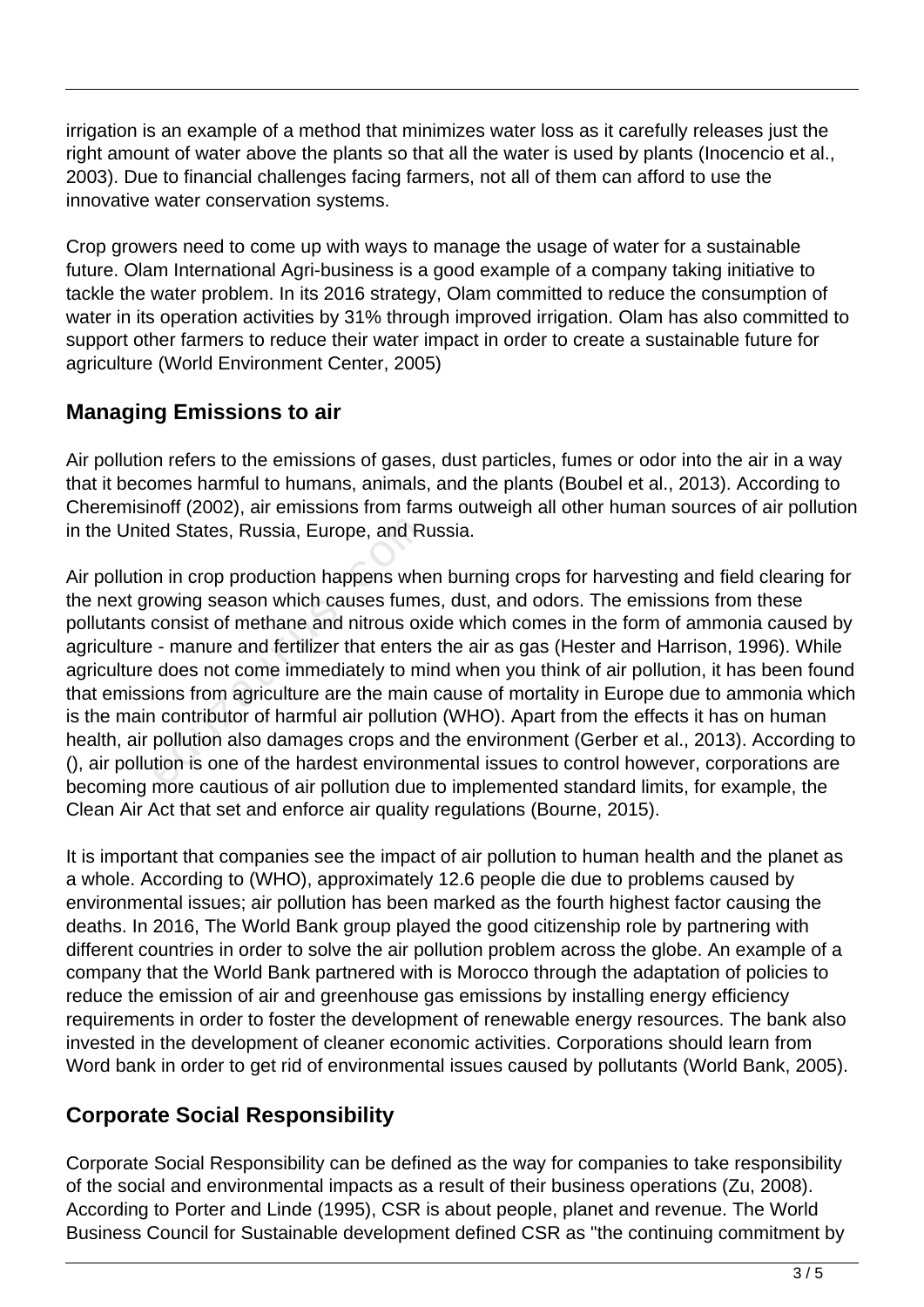businesses to behave ethically and contribute to economic development while improving the quality of life of the workforce and their families as well as of the local community and the society at large". Corporate Social Responsibility can also be referred to "the voluntary actions that companies undertake to address social, economic and environmental of their businesses operations and the concerns of their principal stakeholders" (Hartman et al., 2018 pg. 226).

CSR has also been defined based on three theories: shareholder's theory in which CSR is seen as a tool for wealth creation by executives, activities performed are a means to achieve economic benefits as supported by Friedman (1970), that ''the only one responsibility of business towards society is the maximization of profits to the shareholders within the legal framework and the ethical custom of the country''; stakeholder theory of CSR that ensures that no stakeholder's values and interests are underestimated or violated (Freema, 1984); and lastly business ethics theory of CSR which focuses on ethical consideration of the corporation to the society by doing the right things in order to achieve a good society( Bigg, 2004).

In today's highly competitive business environment organizations are forced to show that their activities add value to the society in which they operate and do not have any harm to the environment by laws and regulations in which the organizations work under (Nandi, 2017). While the rules to protect the planet and the society are there, organizations implement CSR strategies not mainly for the purpose of meeting their stakeholders expectation but rather to gain competitive advantage in terms of financial organizational performance (Hatfield and Karlen, 1993). It has been found that, CSR increases an organization's market value; a 2017 CSR study found out that 87% of consumers will purchase a product if they find out that a company is supporting an issue they care about (Idowu, 2009). nt by laws and regulations in whic<br>rules to protect the planet and the<br>not mainly for the purpose of mee<br>etitive advantage in terms of finan<br>93). It has been found that, CSR is<br>r found out that 87% of consumers<br>s supportin

While this is the case, companies still finds it difficult to to implement CSR strategies that fully benefit the society. Nestlé, for example use child labour to harvest cocoa in Ivory Coast because it is cheaper (FAO, 2009). At the same time, Nestlé's code of conduct prohibit the use of child labour. According to International Labour Organization, there are approximately 59 million African children aged between 5-17 working in farms and other sectors. Nestlé can learn from Olam - a leading and the third largest agribusiness in the world, operating from seed to shelf through its Child Labour Monitoring and Remediation Systems. Olam International also ensured access to school in order that the children being used as cheap labour can have access to education which led to a 30% reduction in child labour in Ivory Coast (World Environment Center, 2005).

#### **Environmental management system**

This refers to a set of practices and processes that enable an organization to reduce its environmental impacts and increase operational efficiency (Environmental Protection Agency). An EMS act as a framework that an organization follows in order to achieve its environmental management goals through reviews , evaluation and continuous improvement of environmental performance (Bergeson, 2004). An EMS is meant to help organizations to better understand the standards of what they are offering as it consist of a set of procedures that helps to identify environmental issues and improve the management of these issues (Pollard et al., 2004).

Most companies are motivated to implement an EMS because it is cost effective and it helps to improve operations process in order to increase organizational performance(Sheldon, 2002).